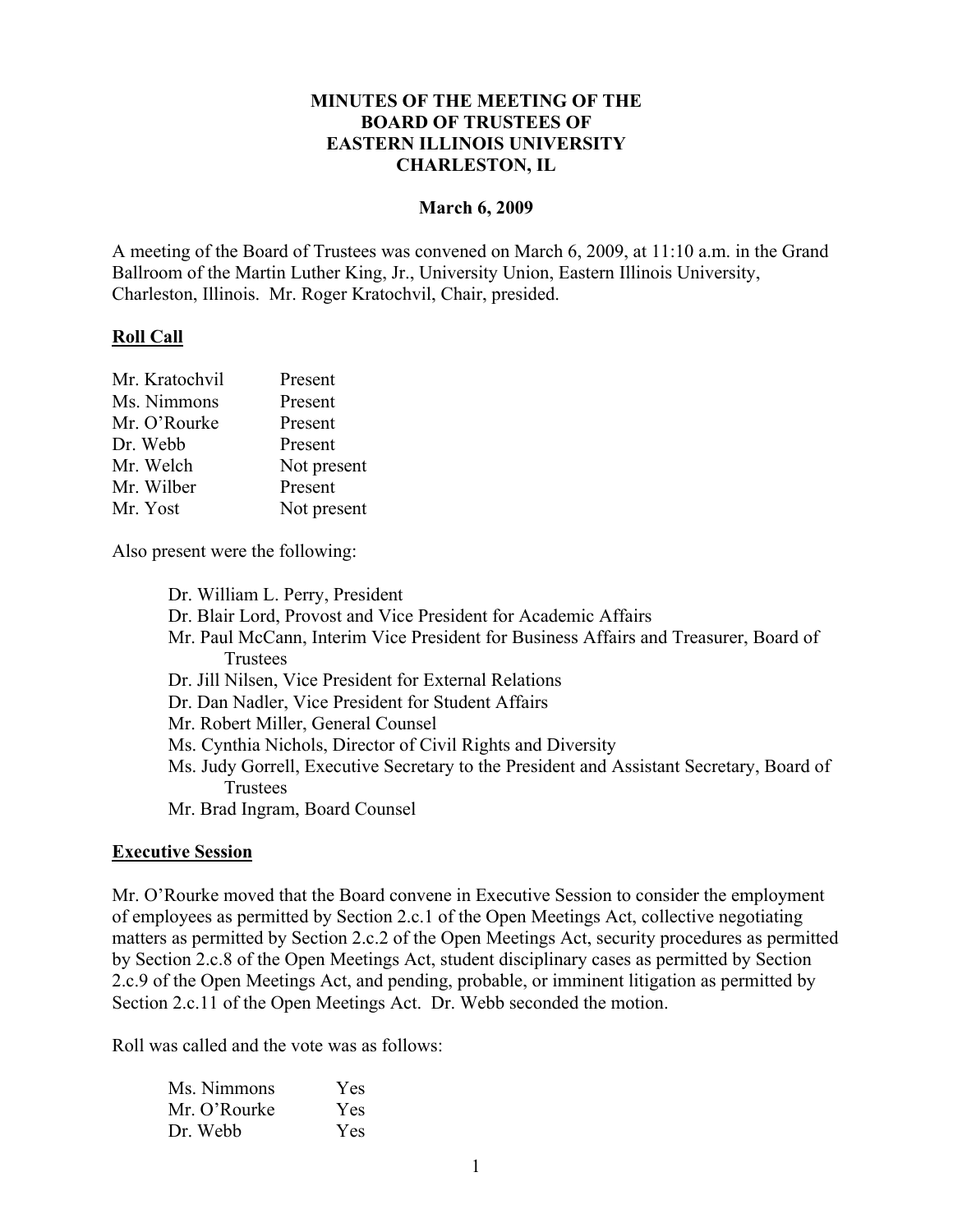| Mr. Wilber     | Yes |
|----------------|-----|
| Mr. Kratochvil | Yes |

Motion carried.

Dr. Webb moved to reconvene in Open Session. Ms. Nimmons seconded the motion.

Roll was called and the vote was as follows:

| Mr. Kratochvil | Yes |
|----------------|-----|
| Ms. Nimmons    | Yes |
| Mr. O'Rourke   | Yes |
| Dr. Webb       | Yes |
| Mr. Wilber     | Yes |

Motion carried.

The Board of Trustees reconvened in Open Session at 1:00 p.m.

#### **Action Items**

1. Ms. Nimmons moved to approve the minutes of the Board meeting on January 23, 2009. Mr. Wilber seconded the motion.

Roll was called and the vote was as follows:

| Ms. Nimmons    | Yes |
|----------------|-----|
| Mr. O'Rourke   | Yes |
| Dr. Webb       | Yes |
| Mr. Wilber     | Yes |
| Mr. Kratochvil | Yes |

Motion carried.

2. Mr. Wilber moved to approve the purchase of the Self-Checkout and Automated Material Handling Systems for the new Textbook Rental Facility at a cost not to exceed \$750,000.00. The fund source is Local Funds. The recommended vendor is TechLogic of White Bear Lake, MN. The system consists of hardware, systems, application software, design, integration support, delivery, installation, training and related documentation, and ongoing software support necessary for full operations. Ms. Nimmons seconded the motion.

Roll was called and the vote was as follows:

| Ms. Nimmons  | Yes        |
|--------------|------------|
| Mr. O'Rourke | Yes        |
| Dr Webb      | Yes        |
| Mr. Wilber   | <b>Yes</b> |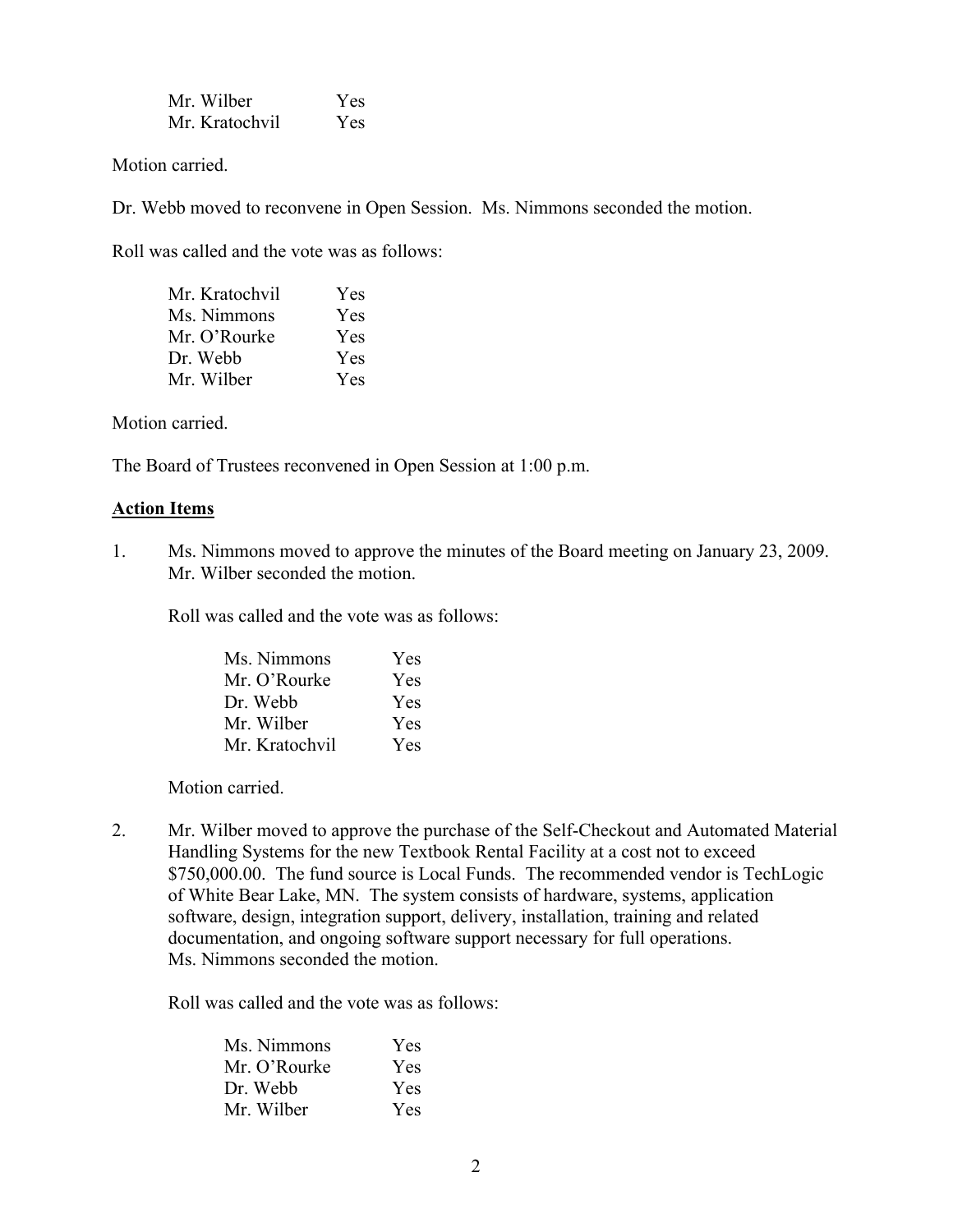Mr. Kratochvil Yes

Motion carried.

3. Ms. Nimmons moved to approve Dr. Perry's recommendation for the awarding of Honorary Degrees from Eastern Illinois University for four individuals: Rudolph "Rudy" G. Hlavek, Matthew Polenzani, Robert "Morrie" Reece, and Robert W. "Bob" Sterling. Mr. O'Rourke seconded the motion.

Roll was called and the vote was as follows:

| Ms. Nimmons    | Yes |
|----------------|-----|
| Mr. O'Rourke   | Yes |
| Dr. Webb       | Yes |
| Mr. Wilber     | Yes |
| Mr. Kratochvil | Yes |

Motion carried.

4. Dr. Webb moved to authorize President Perry to offer a two-year contract extension for Bob Spoo, Head Football Coach, for the period January 1, 2009 through December 31, 2010. Ms. Nimmons seconded the motion.

Roll was called and the vote was as follows:

| Ms. Nimmons    | Yes        |
|----------------|------------|
| Mr. O'Rourke   | Yes        |
| Dr. Webb       | Yes        |
| Mr. Wilber     | <b>Yes</b> |
| Mr. Kratochvil | Yes        |

Motion carried.

5. Dr. Webb moved to authorize President Perry to offer a three-year contract for Alan Segal, Head Volleyball Coach, for the period February 5, 2009 through December 31, 2011. Mr. Wilber seconded the motion.

Roll was called and the vote was as follows:

| Ms. Nimmons    | Yes |
|----------------|-----|
| Mr. O'Rourke   | Yes |
| Dr. Webb       | Yes |
| Mr. Wilber     | Yes |
| Mr. Kratochvil | Yes |

Motion carried.

6. Ms. Nimmons moved to approve the appointment of Mr. Paul McCann, Interim Vice President for Business Affairs, as Eastern Illinois University's Representative to the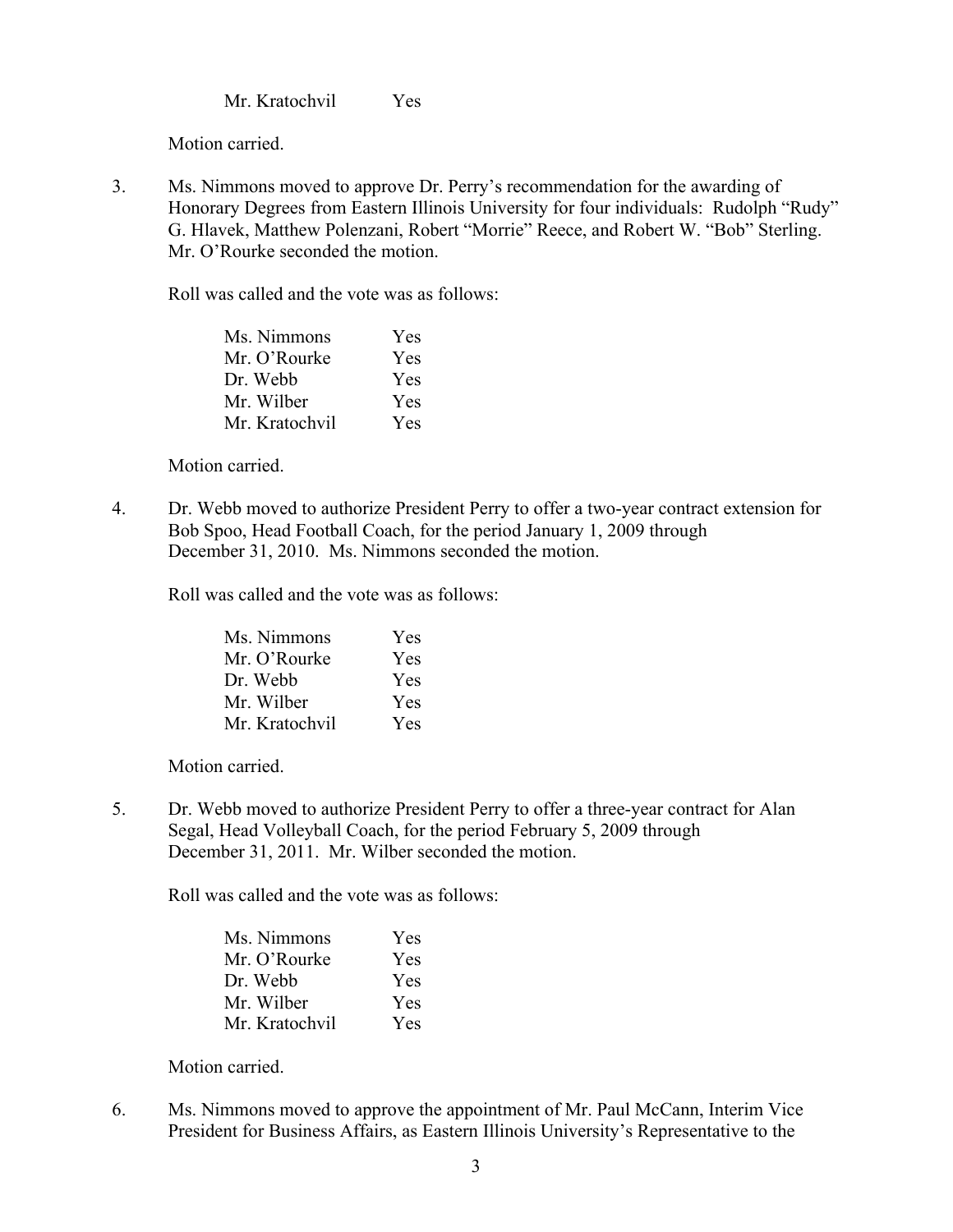Illinois Public Higher Education Cooperative (IPHEC). As the IPHEC representative, Mr. McCann will also serve as the State Purchasing Officer for Eastern Illinois University. Mr. O'Rourke seconded the motion.

Roll was called and the vote was as follows:

| Ms. Nimmons    | Yes |
|----------------|-----|
| Mr. O'Rourke   | Yes |
| Dr. Webb       | Yes |
| Mr. Wilber     | Yes |
| Mr. Kratochvil | Yes |

Motion carried.

## **Information Items**

# **President's Report**

President Perry invited Dr. Lord to introduce two different presentations which illustrate the success of the University in two particular dimensions.

Dr. Lord presented the concept of integrative learning, which is the notion that connects skills and knowledge from multiple sources, different experiences, and different activities while it applies theory to practice in various settings and utilizes diverse points-of-view. Integrative learning can be experienced in a variety of ways, which may include study abroad, national student exchange, practica, research, creative activity, or student teaching internships. Types of integrative learning include: horizontal, vertical, global, personal, and cosmic integration. Developing integrative skills in our students helps improve cognition, critical thinking, and reflective thinking, which are skills that the University wants the students to develop and leave the institution with upon graduation.

Dr. Lord invited Dean Bonnie Irwin to present an example of a student participating in an integrative experience at the University. Dean Irwin explained an example of an English major who would begin their academic experience with the EIU Reads Program, participate in appreciative advising, start her first classes, select classes that share a connectedness with each other, and plan to participate in a larger scale learning experience off-campus. Dean Irwin explained that the University wants to encourage such a student to reflect on what she is doing, why she is doing it, and what advantage she is taking from it. The Presidential Scholars take part in a program in which they take an anchoring seminar their freshman year where they are able to make connections and devise a four-year scholarship and citizen plan. Each scholar is assigned a faculty mentor on campus and is required to do an extended learning experience off-campus.

Dean Irwin introduced, Stephani Pescitelli, a student who currently participates in the Presidential Scholars Program to present her experiences. Ms. Pescitelli is a junior Environmental Biology major at Eastern. As a Presidential Scholar, Ms. Pescitelli was assigned a mentor as a freshman and began with the Honors Seminar class, which she explained as being a great experience that allowed the students to break out of the traditional classroom model. She discussed her Honors experiences, which included Study Abroad and National Student Exchange. Other experiences include internships, undergraduate research, and service learning.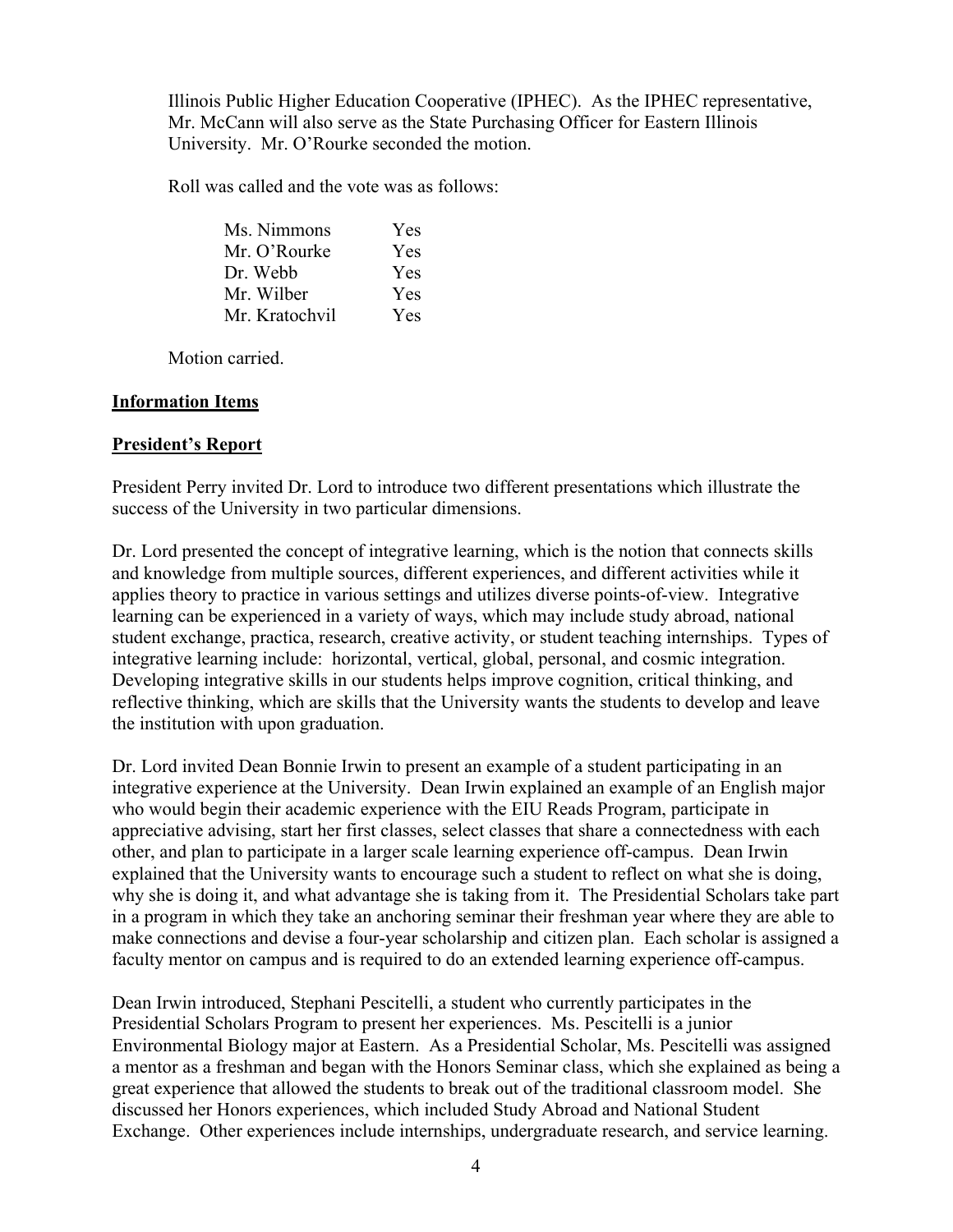Ms. Pescitelli explained that she continues to benefit from the facilitation of faculty relationships and has acquired the ability to recognize the possibilities that surround her. She is grateful for the opportunity to participate in a program that has really high standards but is also very flexible.

Dr. Perry thanked Dean Irwin and Ms. Pescitelli and noted that all of the University's priorities were mentioned at one time or another during their presentations. He thanked the Provost for his leadership in furthering the incorporation of the integrative learning model. Dr. Perry noted the importance of understanding that the University's goal for every student is to have a defining experience and for it to be the best in the country. He commented on the pace at which things are changing and that an integrative learning approach is one of the ways that we can prepare students for the world they will enter upon graduation, enabling them to be more successful. Dr. Perry said it is critical that we provide these kinds of experiences for the students. He acknowledged that we are making great progress and that there are still more strides to come.

Dr. Lord invited Cindy Boyer, Assistant Director of the Student Success Center, to present on the progress and success of the center. Ms. Boyer shared information regarding the development, structure, and successes of the program. The University was privileged to be awarded both a Title III Institutional Planning Grant and a Title III Institutional Development Grant from the U.S. Department of Education. The Student Success Center became fully operational in the fall of 2007. The center coordinates referrals to and from other student support services on campus and provides direct services to students designed to improve academic performance and improve retention.

Dr. Perry expressed thanks to Provost Lord and Dr. Jeff Cross for their support of the Student Success Center project.

# **Report from Board Chair**

Mr. Kratochvil acknowledged that we are experiencing the ups and downs of the national economy, but that with each test, the University has become stronger. He explained that the University is working on replacing the power plant, which he considers a very important goal. Mr. Kratochvil explained that we will provide an effective, economical, and safe system. The progress with this situation evidenced that good things are continuing to happen at EIU.

## **Committee Reports**

Academic and Student Affairs Committee – Ms. Nimmons reported that the committee discussed the Textbook Rental Facility and that she feels it is outstanding that the students have been willing to accept the incremental increase on the per credit hour considering the vast majority of these students will never see the benefit of the facility. Ms. Nimmons explained that the committee also heard a presentation on online courses.

Board Relations Committee – Ms. Nimmons acknowledged Dr. Nilsen and her staff for doing such a fabulous job of keeping in touch with alumni. She presented encouraging news, explaining that the University continues to see an increase in the number of individuals giving, donors giving, and an increase in the number of alumni. Ms. Nimmons also noted that the total dollar giving to EIU is experiencing a decline, which is indicative of economic times. She asked that particular attention is paid to discussions relative to charitable giving, as the institution relies heavily upon charitable giving.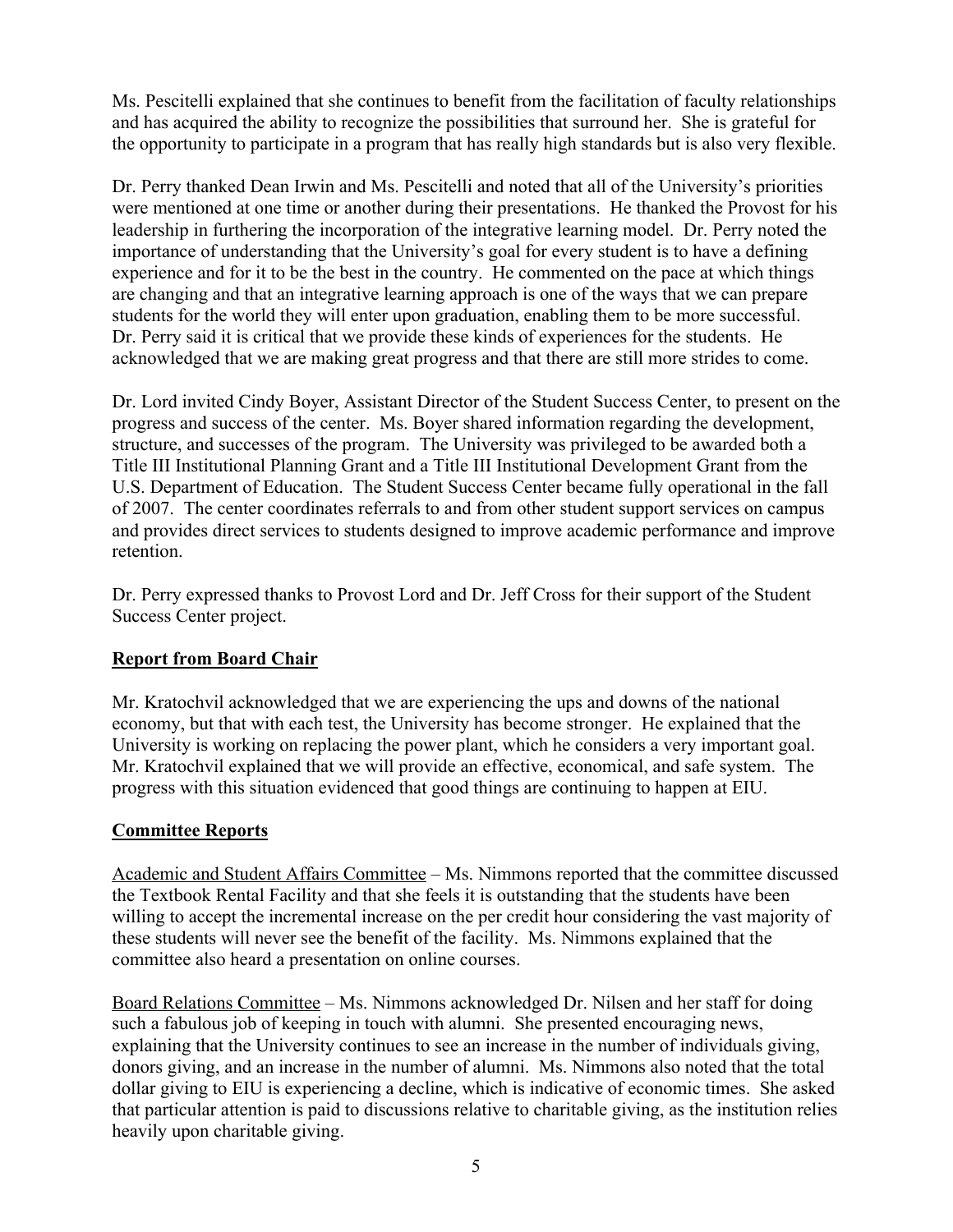Executive/Planning Committee – Mr. Kratochvil reported that Dr. Perry provided updates on the renewable energy center, the Board of Trustees retreat, and the purchase approval for the Self-Checkout and Automated Material Handling Systems for Textbook Rental Service. The NCAA self-study and stimulus package were also mentioned, as well as an update on the Campus Master Plan.

Finance/Audit Committee – Mr. O'Rourke reported that the committee discussed the Textbook Library Retrieval System, Deposit and Investment Reports, and the upcoming budget meeting. He stated that the committee also discussed the current audit from June 2008, explaining that he does not feel that the findings are critical and acknowledging the great job done by Mr. McCann.

Board Regulations – No report.

## **Reports from Constituencies**

Dr. Pommier reported that the faculty senate has had some grand reports from enrollment management, established integrative academic forum, and had nice reports in regards to research initiatives. He explained that there were also reports regarding facilities management, deferred maintenance, the Textbook Rental facility, and a good report from Bill Weber in regards to financial affairs. The Student Success Center was also discussed, as well as an upcoming discussion with the city and University in regards to the Master Plan and how they will work together. A presentation from the faculty advisor council member, Les Hyder, provided insight to the Illinois Board of Higher Education and the public agenda.

## **Deposit and Investment Report**

Mr. McCann commented on the report, noting that the top half of the report addressed the cash situation and explained that the University is earning year-to-date about one percent. He noted that the bottom half of the page addressed the endowment that the University has. Year-to-date, our total return on investments is approximately a negative 23.9 percent. Mr. McCann explained that we have lost almost 25 percent of the endowment and that when looking at the overall market, which is down 25.2 percent, our performance is still a little higher.

#### **Summary of Purchases \$100,000 - \$249,999**

| Vendor                      | Type of Purchase                                                                                                                                                                                                                    | <b>Bids</b> | Amount    |
|-----------------------------|-------------------------------------------------------------------------------------------------------------------------------------------------------------------------------------------------------------------------------------|-------------|-----------|
| Continental Resources, Inc. | Networking equipment.<br>This is a Fiber Channel switch for the<br>Storage Area Network in the Student<br>Services Building. It will facilitate<br>the sharing of the hard drive storage<br>between the servers in the data center. | 4           | \$111,000 |
| J P Morgan Chase            | Procurement card services for<br>campus-wide use.                                                                                                                                                                                   | 6           | *         |

\*Cost of purchases not expected to exceed \$30 million per each contract year for EIU